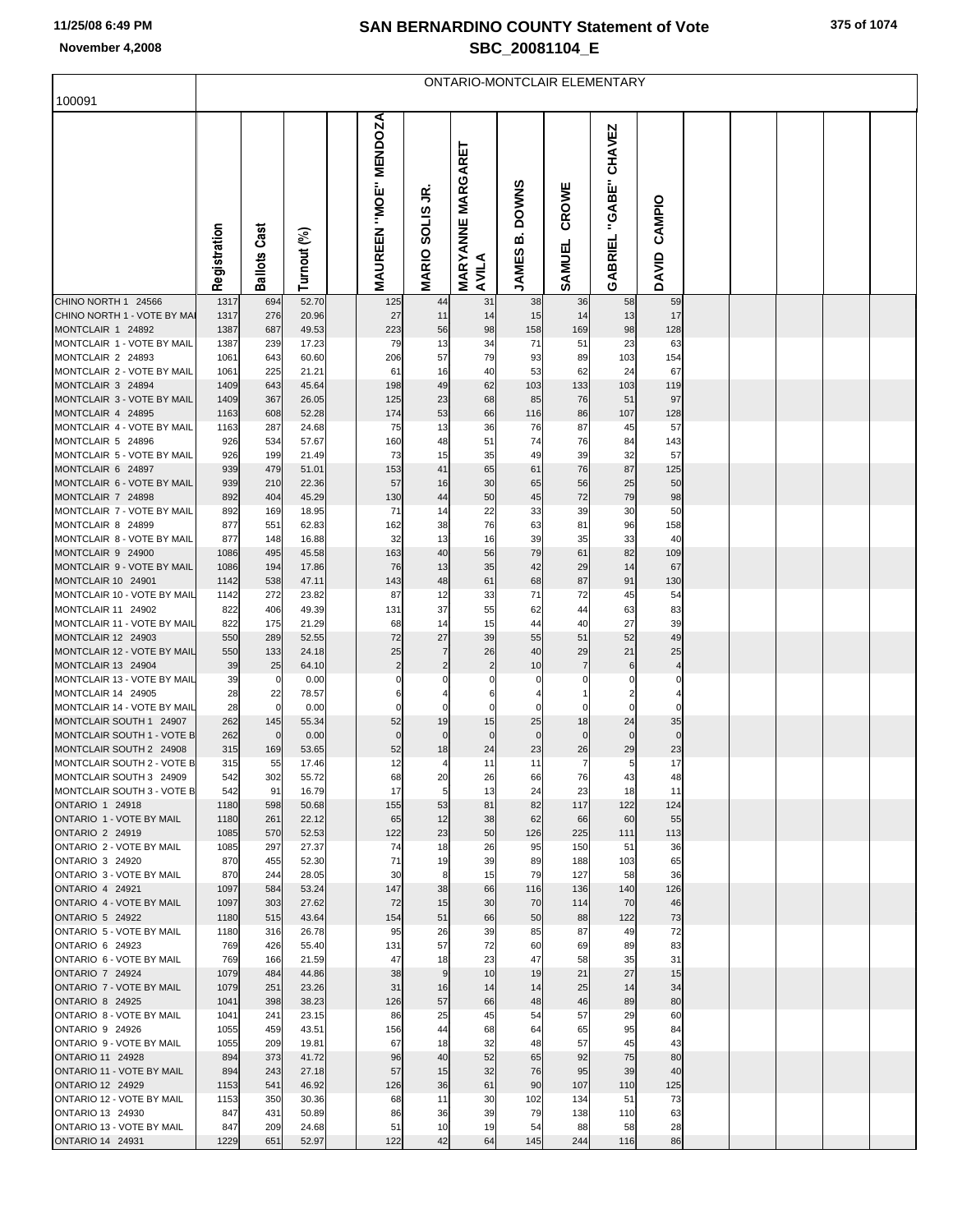# **SAN BERNARDINO COUNTY Statement of Vote November 4,2008 SBC\_20081104\_E**

|  | 376 of 1074 |
|--|-------------|
|  |             |

| 100091                                                      | ONTARIO-MONTCLAIR ELEMENTARY |                  |                |  |                                        |                   |                            |                            |                            |                          |                             |  |  |  |  |
|-------------------------------------------------------------|------------------------------|------------------|----------------|--|----------------------------------------|-------------------|----------------------------|----------------------------|----------------------------|--------------------------|-----------------------------|--|--|--|--|
|                                                             | Registration                 | Cast             | Turnout (%)    |  | <b>MENDOZA</b><br><b>MAUREEN "MOE"</b> | S<br><b>SOLIS</b> | <b>MARYANNE MARGARET</b>   | <b>DOWNS</b><br>ΩÓ         | CROWE                      | <b>CHAVEZ</b><br>"GABE"  | <b>CAMPIO</b>               |  |  |  |  |
|                                                             |                              | <b>Ballots</b>   |                |  |                                        | <b>MARIO</b>      | AVILA                      | <b>JAMES</b>               | SAMUEL                     | GABRIEL                  | DAVID                       |  |  |  |  |
| <b>ONTARIO 14 - VOTE BY MAIL</b>                            | 1229                         | 322              | 26.20          |  | 69                                     | 22                | 38                         | 84                         | 111                        | 73                       | 67                          |  |  |  |  |
| <b>ONTARIO 15 24932</b><br>ONTARIO 15 - VOTE BY MAIL        | 1152<br>1152                 | 649<br>246       | 56.34<br>21.35 |  | 189<br>81                              | 79<br>24          | 95<br>31                   | 83<br>44                   | 112<br>50                  | 156<br>55                | 129<br>57                   |  |  |  |  |
| <b>ONTARIO 16 24933</b>                                     | 1308                         | 603              | 46.10          |  | 135                                    | 38                | 77                         | 170                        | 178                        | 97                       | 80                          |  |  |  |  |
| ONTARIO 16 - VOTE BY MAIL<br><b>ONTARIO 17 24934</b>        | 1308<br>1193                 | 263<br>532       | 20.11<br>44.59 |  | 90<br>150                              | 24<br>53          | 40<br>48                   | 59<br>64                   | 63<br>91                   | 47<br>113                | 58<br>153                   |  |  |  |  |
| ONTARIO 17 - VOTE BY MAIL                                   | 1193                         | 202              | 16.93          |  | 48                                     | 18                | 30                         | 35                         | 62                         | 41                       | 65                          |  |  |  |  |
| <b>ONTARIO 18 24935</b><br><b>ONTARIO 18 - VOTE BY MAIL</b> | 1005                         | 480              | 47.76          |  | 125                                    | 41                | 58                         | 73                         | 116                        | 92                       | 115                         |  |  |  |  |
| ONTARIO 19 24936                                            | 1005<br>1275                 | 249<br>567       | 24.78<br>44.47 |  | 77<br>139                              | 10<br>41          | 33<br>59                   | 63<br>95                   | 80<br>117                  | 45<br>109                | 65<br>126                   |  |  |  |  |
| ONTARIO 19 - VOTE BY MAIL                                   | 1275                         | 287              | 22.51          |  | 81                                     | 28                | 49                         | 70                         | 82                         | 38                       | 58                          |  |  |  |  |
| ONTARIO 20 24937<br>ONTARIO 20 - VOTE BY MAIL               | 758<br>758                   | 303<br>157       | 39.97<br>20.71 |  | 89<br>57                               | 34<br>22          | 37<br>21                   | 83<br>25                   | 82<br>42                   | 62<br>47                 | 55<br>27                    |  |  |  |  |
| ONTARIO 21 24938                                            | 1443                         | 669              | 46.36          |  | 216                                    | 62                | 78                         | 90                         | 97                         | 103                      | 105                         |  |  |  |  |
| ONTARIO 21 - VOTE BY MAIL                                   | 1443                         | 294              | 20.37          |  | 107                                    | 18                | 57                         | 54                         | 66                         | 43                       | 64                          |  |  |  |  |
| ONTARIO 23 24940<br>ONTARIO 23 - VOTE BY MAIL               | 679<br>679                   | 282<br>183       | 41.53<br>26.95 |  | 59<br>51                               | 18<br>16          | 30<br>24                   | 90<br>36                   | 93<br>52                   | 37<br>23                 | 45<br>27                    |  |  |  |  |
| <b>ONTARIO 24 24941</b>                                     | 1119                         | 516              | 46.11          |  | 126                                    | 38                | 66                         | 127                        | 125                        | 73                       | 76                          |  |  |  |  |
| ONTARIO 24 - VOTE BY MAIL<br><b>ONTARIO 25 24942</b>        | 1119                         | 299              | 26.72          |  | 99                                     | 20                | 42                         | 84                         | 70                         | 42                       | 55                          |  |  |  |  |
| ONTARIO 25 - VOTE BY MAIL                                   | 1309<br>1309                 | 609<br>200       | 46.52<br>15.28 |  | 167<br>68                              | 68<br>26          | 98<br>25                   | 81<br>26                   | 80<br>35                   | 145<br>31                | 113<br>50                   |  |  |  |  |
| <b>ONTARIO 26 24943</b>                                     | 1033                         | 489              | 47.34          |  | 157                                    | 47                | 59                         | 47                         | 78                         | 119                      | 97                          |  |  |  |  |
| ONTARIO 26 - VOTE BY MAIL<br><b>ONTARIO 27 24944</b>        | 1033<br>1015                 | 173<br>429       | 16.75<br>42.27 |  | 57<br>116                              | 23<br>31          | 25<br>59                   | 15<br>72                   | 47<br>71                   | 44<br>88                 | 33<br>87                    |  |  |  |  |
| ONTARIO 27 - VOTE BY MAIL                                   | 1015                         | 316              | 31.13          |  | 81                                     | 33                | 37                         | 68                         | 71                         | 68                       | 55                          |  |  |  |  |
| <b>ONTARIO 28 24945</b>                                     | 1389                         | 620              | 44.64          |  | 167                                    | 54                | 84                         | 82                         | 114                        | 131                      | 95                          |  |  |  |  |
| ONTARIO 28 - VOTE BY MAIL<br>ONTARIO 29 24946               | 1389<br>1140                 | 357<br>482       | 25.70<br>42.28 |  | 99<br>137                              | 31<br>59          | 56<br>62                   | 77<br>97                   | 84<br>130                  | 69<br>84                 | 83<br>78                    |  |  |  |  |
| ONTARIO 29 - VOTE BY MAIL                                   | 1140                         | 272              | 23.86          |  | 108                                    | 28                | 48                         | 34                         | 68                         | 72                       | 59                          |  |  |  |  |
| ONTARIO 30 24947<br>ONTARIO 30 - VOTE BY MAIL               | 1006<br>1006                 | 390<br>362       | 38.77<br>35.98 |  | 100<br>69                              | 21<br>18          | 50<br>51                   | 80<br>97                   | 71<br>87                   | 67<br>47                 | 58<br>72                    |  |  |  |  |
| ONTARIO 31 24948                                            | 1136                         | 522              | 45.95          |  | 155                                    | 57                | 75                         | 103                        | 109                        | 94                       | 87                          |  |  |  |  |
| ONTARIO 31 - VOTE BY MAIL                                   | 1136                         | 296              | 26.06          |  | 88                                     | 25                | 42                         | 58                         | 82                         | 44                       | 52                          |  |  |  |  |
| ONTARIO 32 24949<br>ONTARIO 32 - VOTE BY MAIL               | 797<br>797                   | 393<br>163       | 49.31<br>20.45 |  | 94<br>52                               | 46<br>10          | 50<br>20                   | 65<br>39                   | 96<br>47                   | 78<br>39                 | 56<br>37                    |  |  |  |  |
| ONTARIO 33 24950                                            | 1168                         | 626              | 53.60          |  | 174                                    | 69                | 86                         | 128                        | 161                        | 97                       | 76                          |  |  |  |  |
| ONTARIO 33 - VOTE BY MAIL<br>ONTARIO 36 24953               | 1168<br>638                  | 276<br>264       | 23.63<br>41.38 |  | 87<br>65                               | 22<br>17          | 36<br>46                   | 61<br>72                   | 70<br>74                   | 56<br>35                 | 49<br>40                    |  |  |  |  |
| ONTARIO 36 - VOTE BY MAIL                                   | 638                          | 135              | 21.16          |  | 46                                     | 14                | 31                         | 26                         | 34                         | 15                       | 24                          |  |  |  |  |
| ONTARIO 37 24954                                            | 1026                         | 421              | 41.03          |  | 125                                    | 34                | 69                         | 92                         | 96                         | 64                       | 63                          |  |  |  |  |
| ONTARIO 37 - VOTE BY MAIL<br>ONTARIO 38 24955               | 1026<br>637                  | 313<br>288       | 30.51<br>45.21 |  | 71<br>83                               | 18<br>30          | 42<br>41                   | 95<br>48                   | 110<br>60                  | 34<br>59                 | 40<br>60                    |  |  |  |  |
| ONTARIO 38 - VOTE BY MAIL                                   | 637                          | 138              | 21.66          |  | 42                                     | 13                | 16                         | 29                         | 33                         | 17                       | 31                          |  |  |  |  |
| ONTARIO 50 24967<br>ONTARIO 50 - VOTE BY MAIL               | 655<br>655                   | 328<br>147       | 50.08<br>22.44 |  | 105<br>38                              | 40<br>9           | 40<br>29                   | 41<br>29                   | 40<br>26                   | 65<br>23                 | 60<br>41                    |  |  |  |  |
| ONTARIO 51 24968                                            | 790                          | 411              | 52.03          |  | 122                                    | 31                | 63                         | 64                         | 79                         | 64                       | 64                          |  |  |  |  |
| ONTARIO 51 - VOTE BY MAIL                                   | 790                          | 180              | 22.78          |  | 52                                     | 12                | 28                         | 34                         | 47                         | 33                       | 22                          |  |  |  |  |
| ONTARIO 52 24969<br>ONTARIO 52 - VOTE BY MAIL               | 753<br>753                   | 375<br>244       | 49.80<br>32.40 |  | 89<br>61                               | 14<br>16          | 39<br>33                   | 121<br>64                  | 115<br>77                  | 61<br>53                 | 67<br>50                    |  |  |  |  |
| ONTARIO 56 24973                                            | 676                          | 226              | 33.43          |  | 53                                     | 29                | 30                         | 27                         | 35                         | 59                       | 36                          |  |  |  |  |
| ONTARIO 56 - VOTE BY MAIL<br>ONTARIO 57 24974               | 676<br>713                   | 135<br>296       | 19.97<br>41.51 |  | 57<br>81                               | 9<br>25           | 26<br>37                   | 21<br>65                   | 33<br>69                   | 26<br>48                 | 29<br>62                    |  |  |  |  |
| ONTARIO 57 - VOTE BY MAIL                                   | 713                          | 201              | 28.19          |  | 59                                     | 10                | 24                         | 51                         | 55                         | 31                       | 43                          |  |  |  |  |
| ONTARIO 60 24977                                            | 14                           | 10               | 71.43          |  |                                        |                   | $\overline{2}$             | $\mathbf 0$                | $\overline{2}$             | $\overline{2}$           |                             |  |  |  |  |
| ONTARIO 60 - VOTE BY MAIL<br>ONTARIO 65 24982               | 14<br>0                      | $\mathbf 0$<br>0 | 0.00<br>0.00   |  | $\Omega$<br>$\Omega$                   | 0<br>$\mathbf 0$  | $\mathbf 0$<br>$\mathbf 0$ | $\mathbf 0$<br>$\mathbf 0$ | $\mathbf 0$<br>$\mathbf 0$ | $\mathbf{0}$<br>$\Omega$ | $\mathbf 0$<br>$\mathbf{0}$ |  |  |  |  |
| ONTARIO 65 - VOTE BY MAIL                                   | 0                            | $\mathbf 0$      | 0.00           |  | $\overline{0}$                         | $\mathbf 0$       | $\mathbf 0$                | $\overline{0}$             | $\mathbf 0$                | $\mathbf 0$              | $\mathbf 0$                 |  |  |  |  |
| ONTARIO 66 24983                                            | $\Omega$                     | 0                | 0.00           |  |                                        | 0                 | 0                          | $\mathbf 0$                | 0                          | 0                        | $\mathbf 0$                 |  |  |  |  |
| ONTARIO 66 - VOTE BY MAIL<br>UPLAND 33 25461                | 0<br>1346                    | 0<br>666         | 0.00<br>49.48  |  | 189                                    | 0<br>43           | $\mathbf 0$<br>88          | $\overline{0}$<br>76       | 0<br>65                    | $\mathbf 0$<br>101       | $\mathbf 0$<br>146          |  |  |  |  |
| UPLAND 33 - VOTE BY MAIL                                    | 1346                         | 312              | 23.18          |  | 76                                     | 20                | 54                         | 69                         | 73                         | 50                       | 65                          |  |  |  |  |